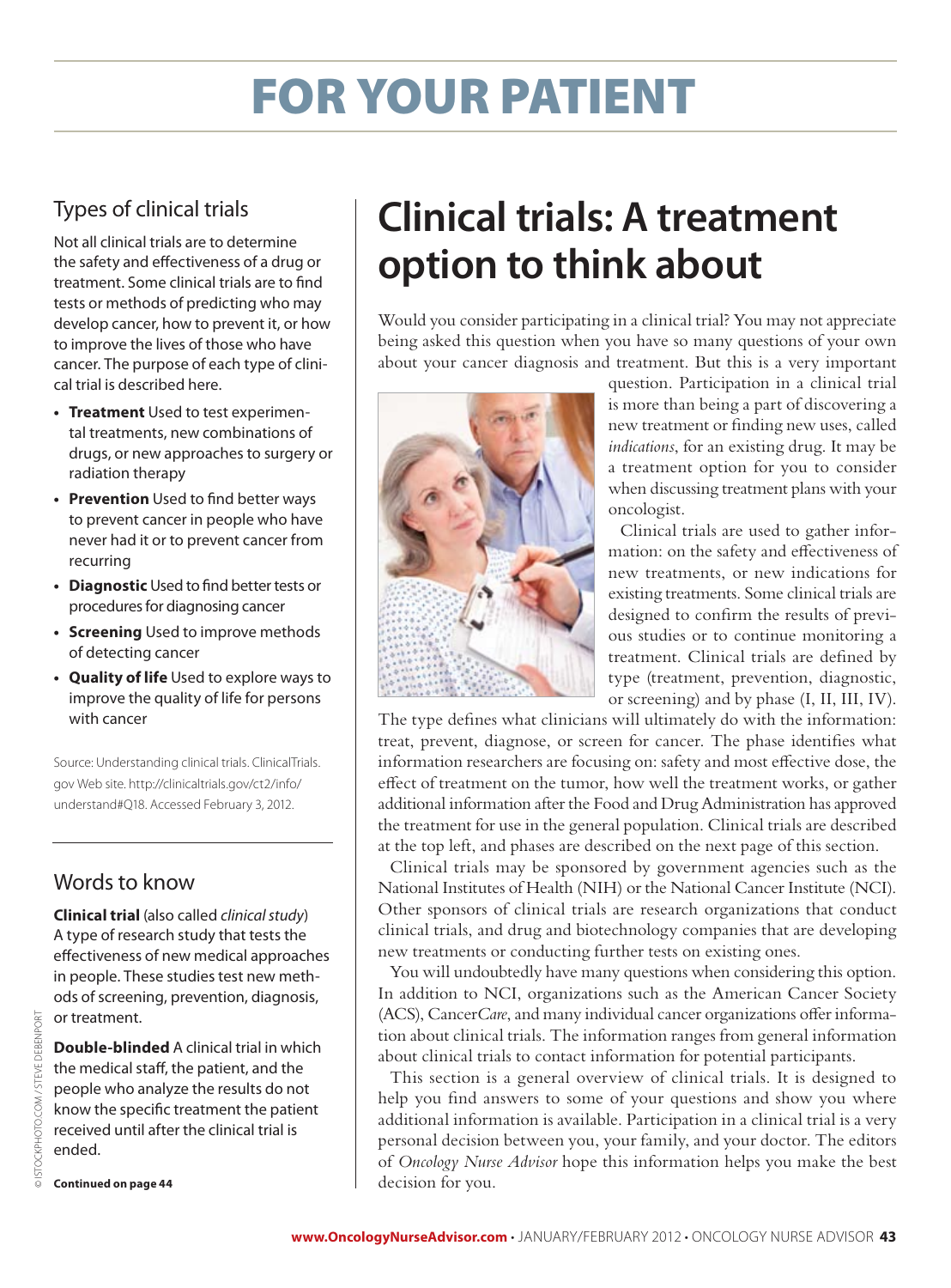### for your patient

#### **Words to Know**

**Continued from page 43**

**Eligibility criteria** Requirements designed to make sure participants in a trial are similar (such as age, type and stage of cancer, general health, and previous treatment). This ensures that study results are caused by the therapy being tested and not by other factors.

**Expanded access** (also called *compassionate use*) A way for a patient with cancer to receive a promising but not yet fully studied or approved therapy when no other treatment option exists.

**Informed consent** (also called *consent process*) The process in which patients are given important information about the clinical trial to help them decide if they wish to participate. New information that may affect a patient's decision to continue in the trial may also be provided.

**Placebo** An inactive substance or treatment that looks the same as, and is administered in the same way as, an active drug or treatment being tested. The effects of the active drug or treatment are compared to the effects of the placebo.

**Protocol** A detailed plan that explains what a study is for, how it will be conducted, and why it is being conducted. The plan also includes information on the number of participants, who can participate, the type of treatments, how the participants will be monitored, and the information to be collected.

**Randomization** The process by which participants are assigned to separate groups for comparison of different treatments or interventions. Each participant has an equal chance of being assigned to any of the groups.

#### **Tissue** A group or layer of cells that work together to perform a specific function.

Source: Dictionary of cancer terms. National Cancer Institute Web site. http://www.cancer.gov/dictionary. Accessed February 6, 2012.

### **Clinical trial phases**

Clinical trials are conducted in phases. Each phase focuses on answering particular questions about the drug or treatment being studied. In the early phases, the focus is on determining if the treatment is safe. Later phases are used to determine if the treatment is more effective than the standard treatment.

**Phase I** This phase is usually the first clinical trial that involves humans. The purposes of phase I clinical trials are to determine that the treatment is safe and at what dosage the treatment is most effective treatment with the lowest risk of adverse effects. Phase I clinical trials usually involve 15 to 30 participants who are watched very closely at administration and during the time periods between doses.

**Phase II** After a treatment is shown to be safe, phase II clinical trials are used to determine if the treatment works. Doctors observe the effects of the treatment on the cancer. Does it shrink the tumor? Does it slow or stop



disease progression? Does it improve the patient's quality of life? Does the treatment help the patient live longer than expected with the standard treatment? Phase II clinical trials generally include less than 100 participants.

**Phase III** The goals for phase III clinical trials include confirm how well the treatment works, compare the new treatment with standard treatments, and collect

information on side effects and how to use the treatment safely. A large number of participants (several hundred to several thousand) from all over the country or throughout the world are included in this phase. A process called randomization is used to determine which patients receive the new treatment. A placebo may be used if doctors want to determine if the new treatment will improve the effectiveness of an existing treatment; however, a placebo is not used by itself in cancer clinical trials if a standard therapy is available.

**Phase IV** This phase is used to gather additional information on the effectiveness of a treatment after it has received approval for use by the US Food and Drug Administration (FDA). Phase IV clinical trials are used to determine the long-term effects of using a treatment.

Sources: American Cancer Society. *Clinical Trials: What You Need to Know*. Atlanta, GA: American Cancer Society; last medical review/last revised September 2010. McCabe M, Messner C. *Clinical Trials: Improving the Care of People Living With Cancer*. New York, NY: Cancer*Care*; 2009. National Cancer Institute. *Taking Part in Cancer Treatment Research Studies*. Rockville, MD: US Department of Health and Human Services; revised September 2011. NIH Publication No. 12-6249.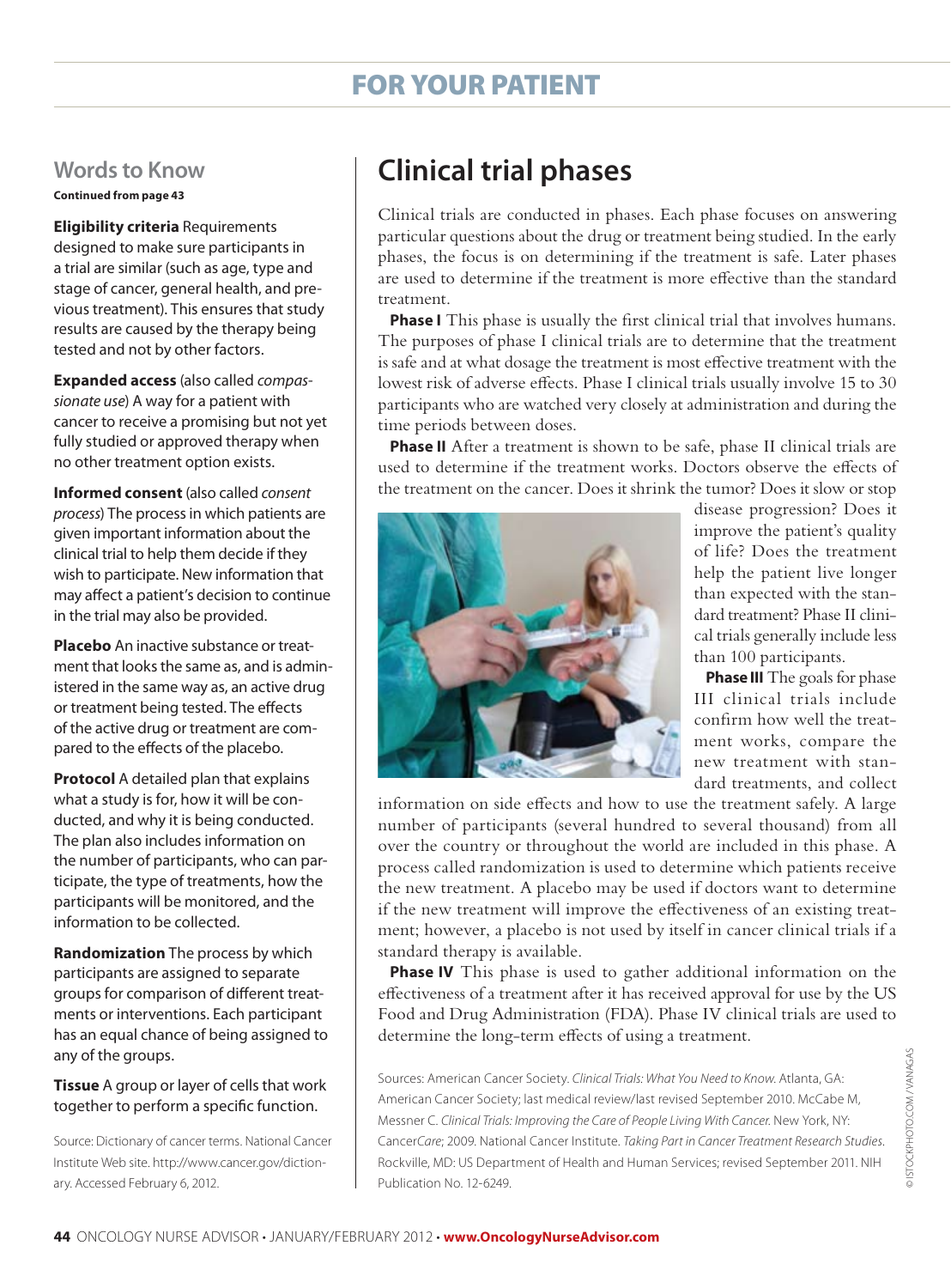### for your patient

#### Resources

#### **American Cancer Society Clinical Trials Matching Service**

**www.cancer.org/Treatment/ TreatmentsandSideEffects/ ClinicalTrials/app/clinical-trialsmatching-service**

A free, confidential program that helps patients, their families and health care workers find cancer clinical trials most appropriate to a patient's medical and personal situation



#### **CenterWatch**

#### **www.centerwatch.com/**

A global source for information on clinical trials, including open and ongoing clinical trials, e-mail notification of new trials, drug information search capabilities, clinical research education, and patient resources

#### **ClinicalTrials.gov**

**www.clinicaltrials.gov/**

A listing of currently ongoing and open clinical trials provided by the National Library of Medicine

#### **Coalition of Cancer Cooperative Groups**

**www.cancertrialshelp.org/** Education, outreach, advocacy, and research for cancer clinical trials related information for physicians and patients

### **Information booklets for participants**

#### **The National Cancer Institute (NCI) www.cancer.gov**

The following booklets are available through the National Cancer Institute. The booklets are free and can be printed from the Web site or ordered from the NCI.

- • *Taking Part in Cancer Treatment Research Studies:* This booklet explains what clinical trials are, what you might expect if you decide to participate in a trial, and things you should think about when making a decision about participating in a clinical trial.
- • *If You Have Cancer and Have Medicare … You Should Know About Clinical Trials:* This booklet is a resource for Medicare recipients who have cancer. It provides general information about cancer clinical trials, what Medicare will cover, and questions you should ask before you agree to participate.
- • *Providing Your Tissue for Research: What You Need to Know:* This booklet explains the role of tissue research. It answers questions you may have such as what is tissue, how is it collected, what will be done with the tissue, and what if I change my mind after the tissue is collected.

#### **Cancer***Care*

#### **www.cancercare.org**

The following booklet is available through Cancer*Care*. The booklet is free, and it can be read on the Web site or ordered from Cancer*Care*.

• *Clinical Trials: Improving the Care of People Living With Cancer:* This booklet provides general information about clinical trials, including the benefits of participating in clinical trials, the rights of and protections for clinical trial participants, and frequently asked questions.

#### **American Cancer Society (ACS)**

#### **www.cancer.org**

The following booklet is available through the American Cancer Society. It is a free and can be downloaded and printed from the ACS Web site.

• *Clinical Trials: What You Need to Know:* This booklet discusses all facets of clinical trial participation, including why clinical trials are needed; what happens before, during, and after the trial; phases; types of clinical trials; costs and insurance coverage; and questions you should ask your health care providers and the research team.